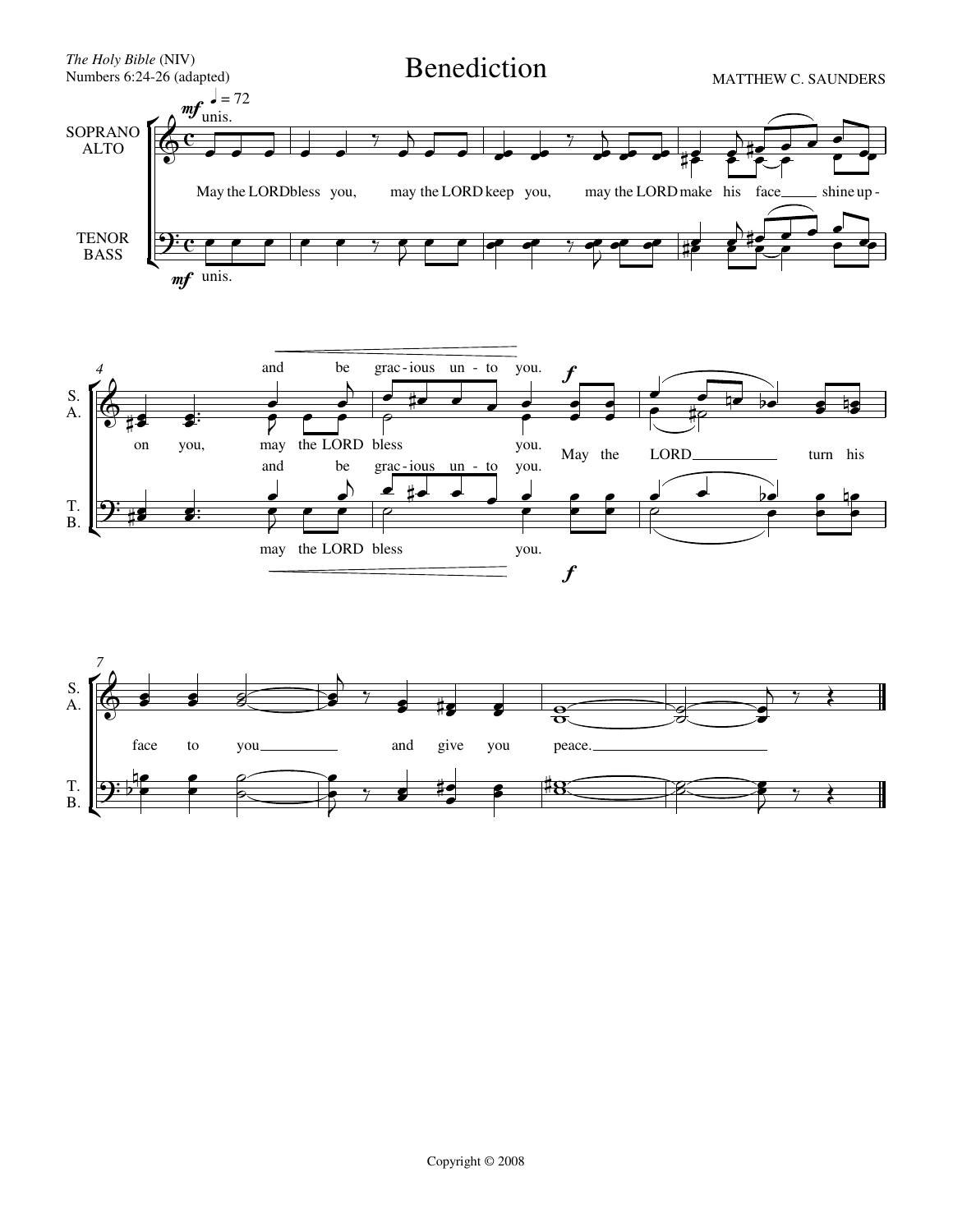*for Reverend Nancy Elizabeth Turner Sturdivant on the occasion of her 70th birthday*

*The Holy Bible* (NIV)

The Holy Bible (NIV)  $\blacksquare$   $\blacksquare$   $\blacksquare$   $\blacksquare$   $\blacksquare$   $\blacksquare$   $\blacksquare$   $\blacksquare$   $\blacksquare$   $\blacksquare$   $\blacksquare$   $\blacksquare$   $\blacksquare$   $\blacksquare$   $\blacksquare$   $\blacksquare$   $\blacksquare$   $\blacksquare$   $\blacksquare$   $\blacksquare$   $\blacksquare$   $\blacksquare$   $\blacksquare$   $\blacksquare$   $\blacksquare$   $\blacksquare$   $\blacksquare$   $\blacksquare$   $\blacks$ 

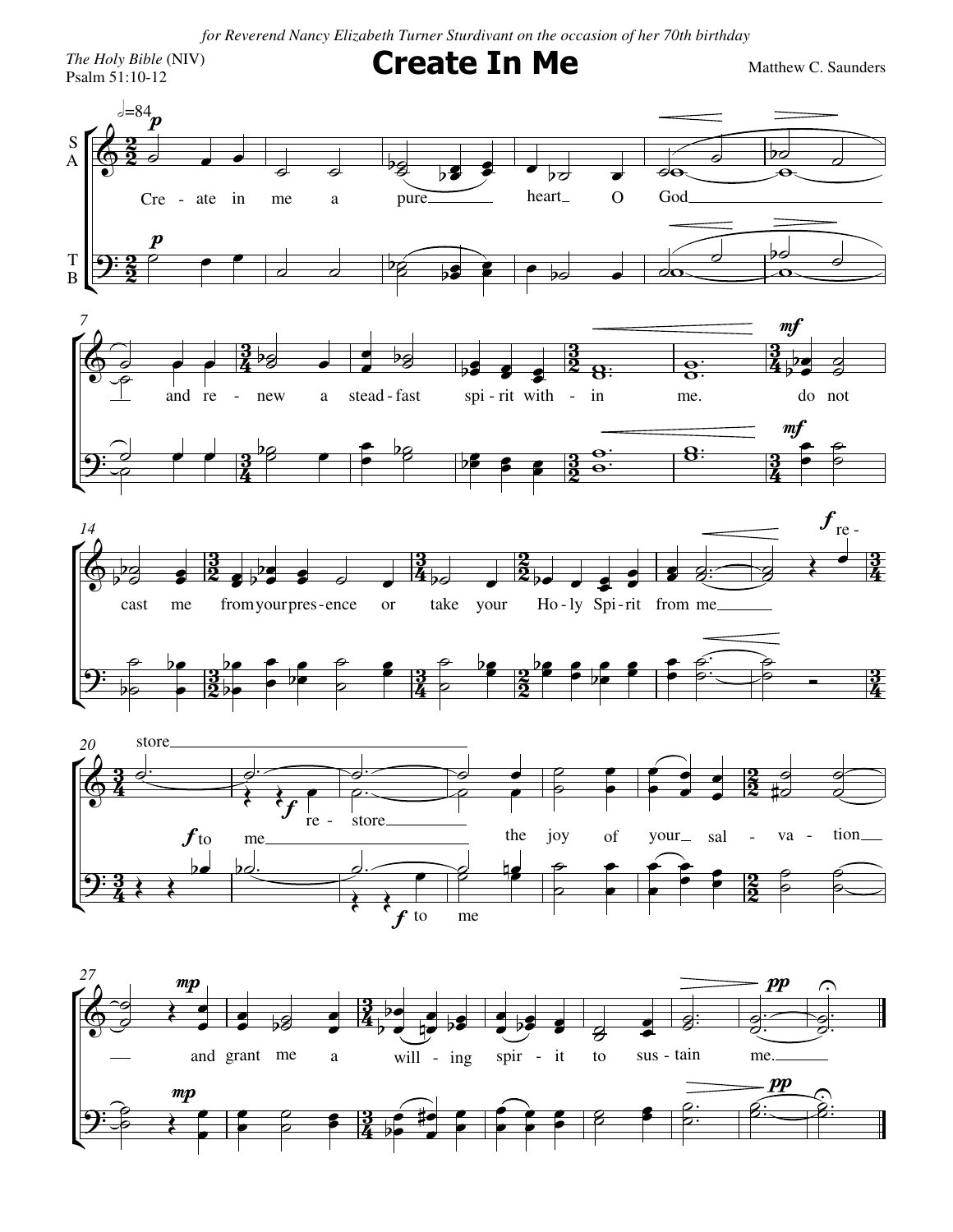